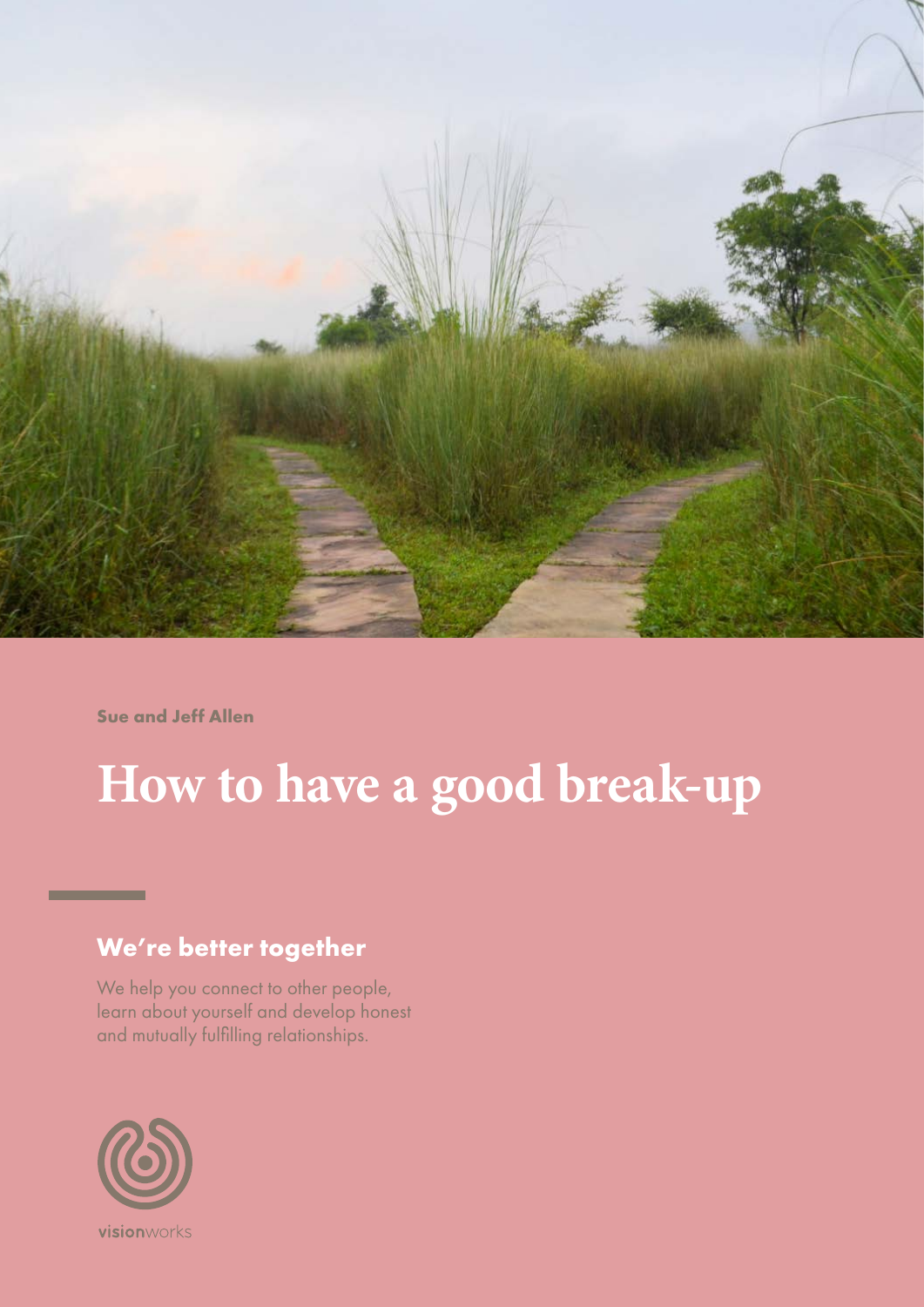Some relationships last a lifetime – and some relationships will not. Relationships are not about time, they are about growing (and no, we don't include one night stands in this dynamic!). The main purpose of all relationships is to learn about ourselves, develop and grow as people – to evolve. Once we have learned certain lessons for our personal evolution, sometimes it is time to move on.

## **You know it is a good break-up when:**

- **•** You can be friends
- You both agree
- You don't resent the time you spent together
- You have grown and learned lessons
- You have a continuing good relationship
- Any children involved don't feel they have lost anything. In fact, if there are new partnerships the children feel they can have extra mums and dads
- There is no quilt or bad feelings

However, if there are any strong feelings of dislike in either partner, if you cannot bear to be in the same room together, or if there is an ocean of deadness and distance between you, then it means that the purpose of the relationship, however long it has lasted, has not been achieved. It means there are unlearned lessons and unresolved emotions that still need to be addressed. If not, they will only get played out in your next relationship. Or you might end up unable to attract a new relationship because you give up on them or feel too hurt to ever try again.

Of course, if you are in a physically, sexually, mentally or emotionally abusive relationship, then it is absolutely right to seek help and leave. Until one partner is brave enough to take such action then the abusive relationship will not change. It is important to live by the principle to not, to the best of your ability, hurt others and equally to not let others hurt you.